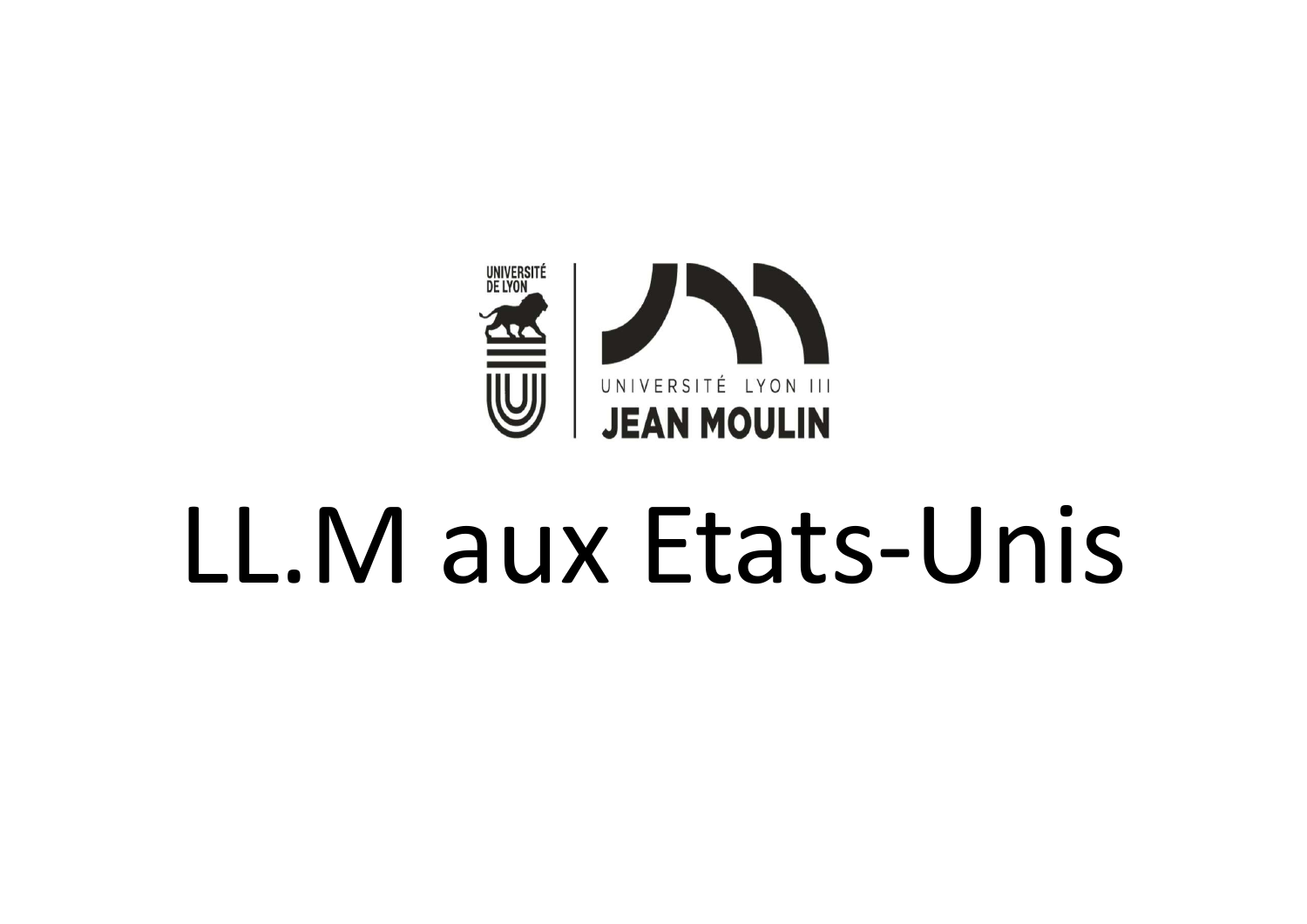# LL.M. AUX ETATS-UNIS

2021/2022 Direction: Professeur Lukasz STANKIEWICZ **LL.M. AUX E**<br>
2021/2022<br>
Direction: Professeur Lukasz STANKIEWICZ<br>
LLM - Droit<br>
DURÉE DES ÉTUDES:<br>1 année

DURÉE DES ÉTUDES:

1 année

► PRÉSENTATION

LES ENTRIMENT CONTRIMENT CONTRIMENT CONTRISTENT DE DROIT DISPONSIBLE DES ÉTUDES:<br>
LES ÉTUDES ÉTUDES:<br>
1 année<br>
DIRÉE DES ÉTUDES:<br>
1 année<br>
DES ÉTUDES :<br>
2 de droit en 2021-2022<br>
peuvent candidater pour partir en 2022-2023. 2021/2022<br>Direction: Professeur Lukasz STANKIEWICZ<br>LEM - Droit<br>Les étudiants en droit de l'Université Jean Moulin Lyon 3 inscrits en Master 2 de droit en 2021-2022<br>Jesuevent candidater pour partir en 2022-2023.<br>Les étudia Direction: Professeur Lukasz STANKIEWICZ<br>LLM - Droit<br>1 année<br>→ PRÉSENTATION<br>Les étudiants en droit de l'Université Jean Moulin Lyon 3 inscrits en Master 2 de droit en 2021-2022<br>peuvent candidater pour partir en 2022-2023. LLM - Droit<br>1 année<br>1 année<br>1 année<br>1 année<br>1 année<br>1 année<br>1 année étudiants en droit de l'Université Jean Moulin Lyon 3 inscrits en Master 2 de droit en 2021-2022<br>1 année étudiants sélectionnés seront inscrits dans un L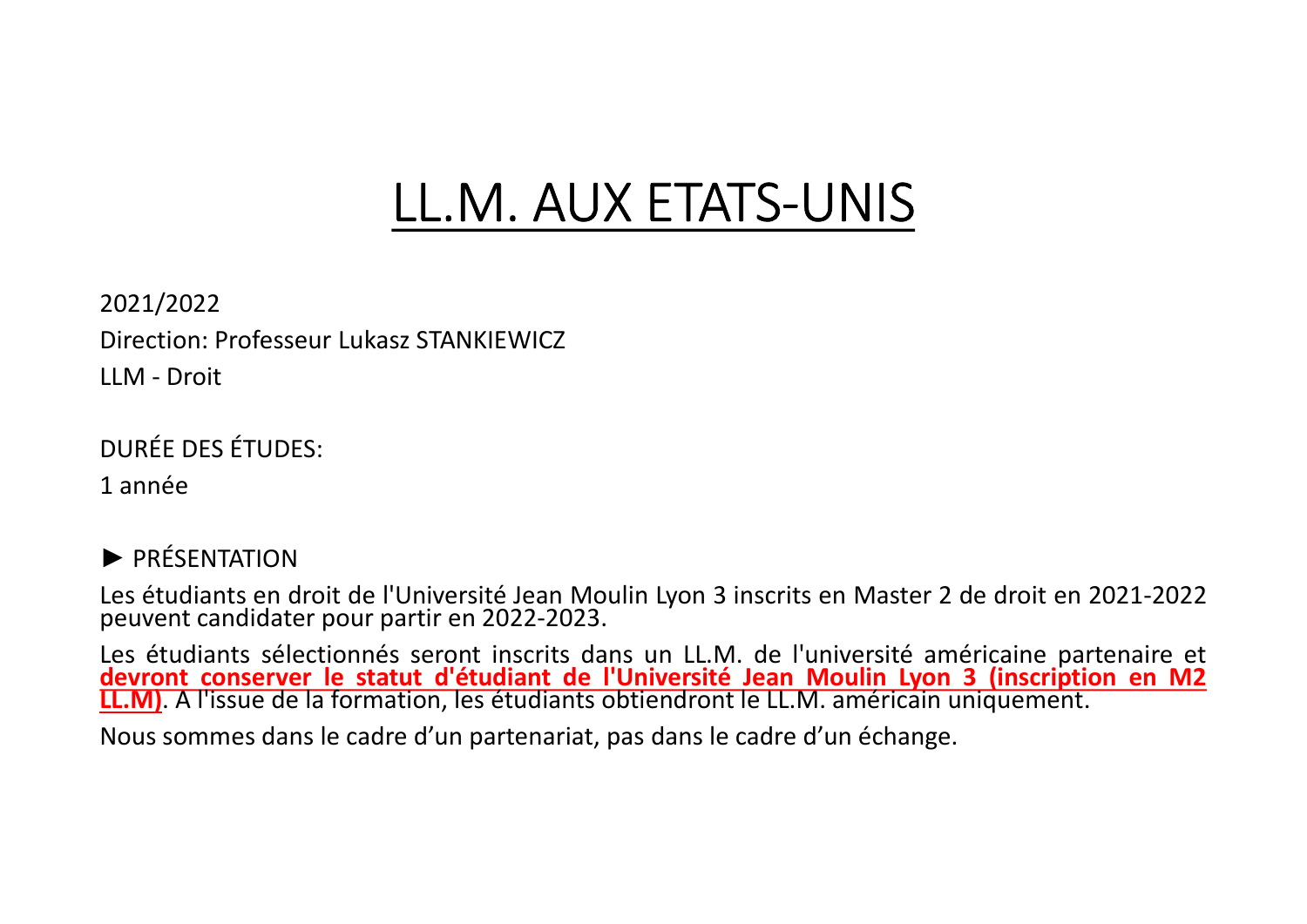# Universités partenaires de la Faculté de Droit

| versités partenaires de la Faculté de Droit |                      |                                  |                                              |
|---------------------------------------------|----------------------|----------------------------------|----------------------------------------------|
| <b>Universités</b>                          | <b>Lieux</b>         | Nombre de places                 | <b>Conditions</b>                            |
| <b>LSU</b>                                  | Bâton-Rouge, LA      | 1                                | Annuel gratuit<br>(frais d'état obligatoire) |
|                                             |                      | Etudiant supplémentaire Discount |                                              |
| <b>Université of</b><br><b>Minnesota</b>    | Minneapolis, MN      | $\overline{2}$                   | Annuel gratuit                               |
| <b>Brooklyn Law School</b>                  | Brooklyn, NY         | 1                                | 1 semestre gratuit<br>1 semestre payant      |
| Georgetown<br><b>University</b>             | <b>Washington DC</b> | $\overline{2}$                   | Discount 50% off                             |
|                                             |                      |                                  |                                              |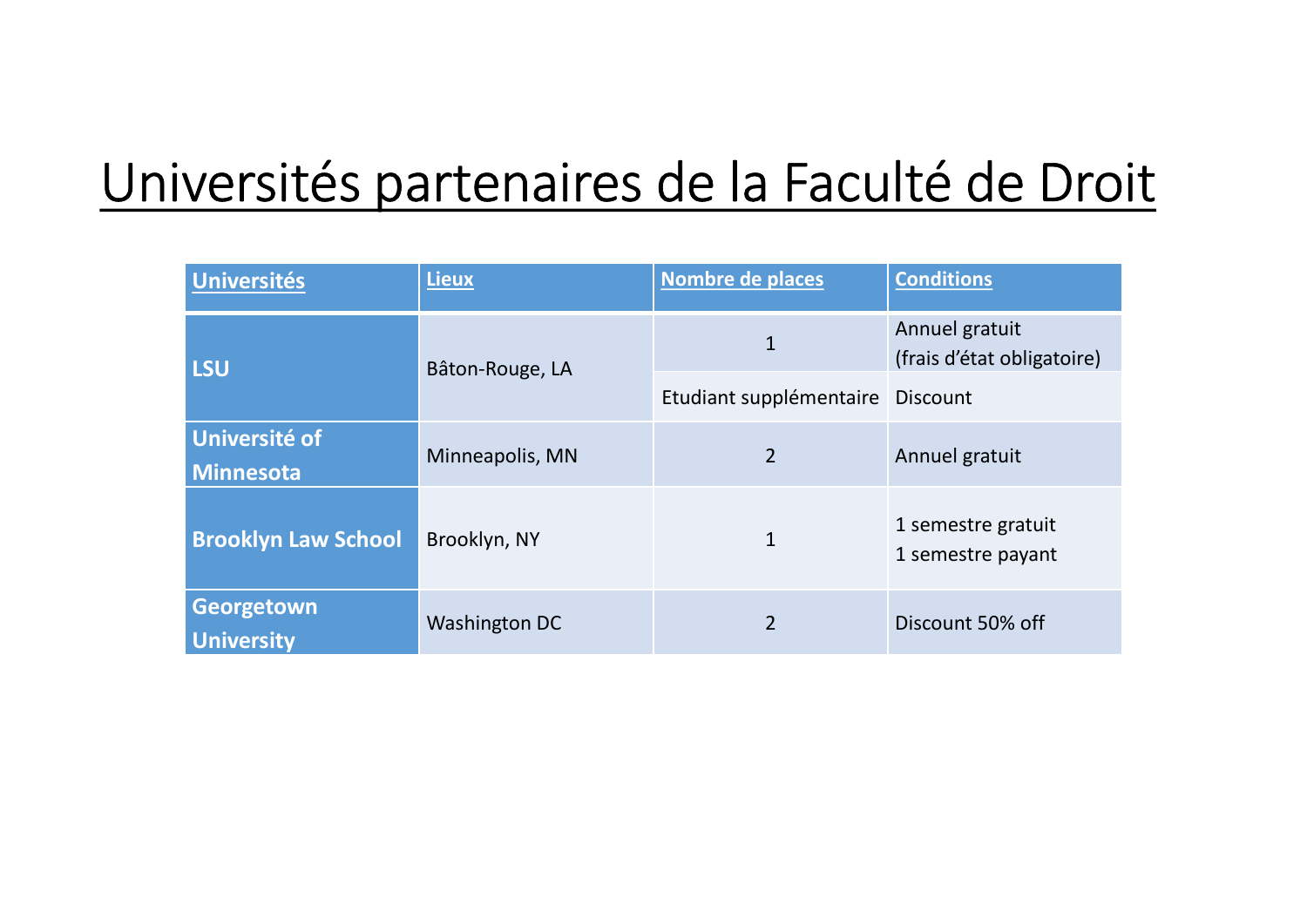# Le calendrier des étapes de candidature

Le calendrier des étapes de canon<br>Réunion d'information : 4 octobre 2021<br>Candidature (dossier à télécharger en ligne) : dès maintenant Le calendrier des étapes de candidature<br>
Réunion d'information : 4 octobre 2021<br>
Candidature (dossier à télécharger en ligne) : dès maintenant<br>
(https://facdedroit.univ-lyon3.fr/admission-1)<br>
Dete limite de ceteur des dess (https://facdedroit.univ-lyon3.fr/admission-1)

Date limite de retour des dossiers : 15 novembre 2021

Le calendrier des étapes de candidature<br>
Réunion d'information : 4 octobre 2021<br>
Candidature (dossier à télécharger en ligne) : dès maintenant<br>
(https://facdedroit.univ-lyon3.fr/admission-1)<br>
Date limite de retour des doss Réunion d'information : 4 octobre 2021<br>Candidature (dossier à télécharger en ligne) : dès maintenant<br>(https://facdedroit.univ-lyon3.fr/admission-1)<br>Date limite de retour des dossiers : 15 novembre 2021<br>Attention : le score (https://facdedroit.univ-lyon3.fr/admission-1)<br>Date limite de retour des dossiers : 15 novembre 2021<br>Attention : le score TOEFL doit être envoyé avant le 31 décembr<br>Entretien : suite à une première présélection, un entreti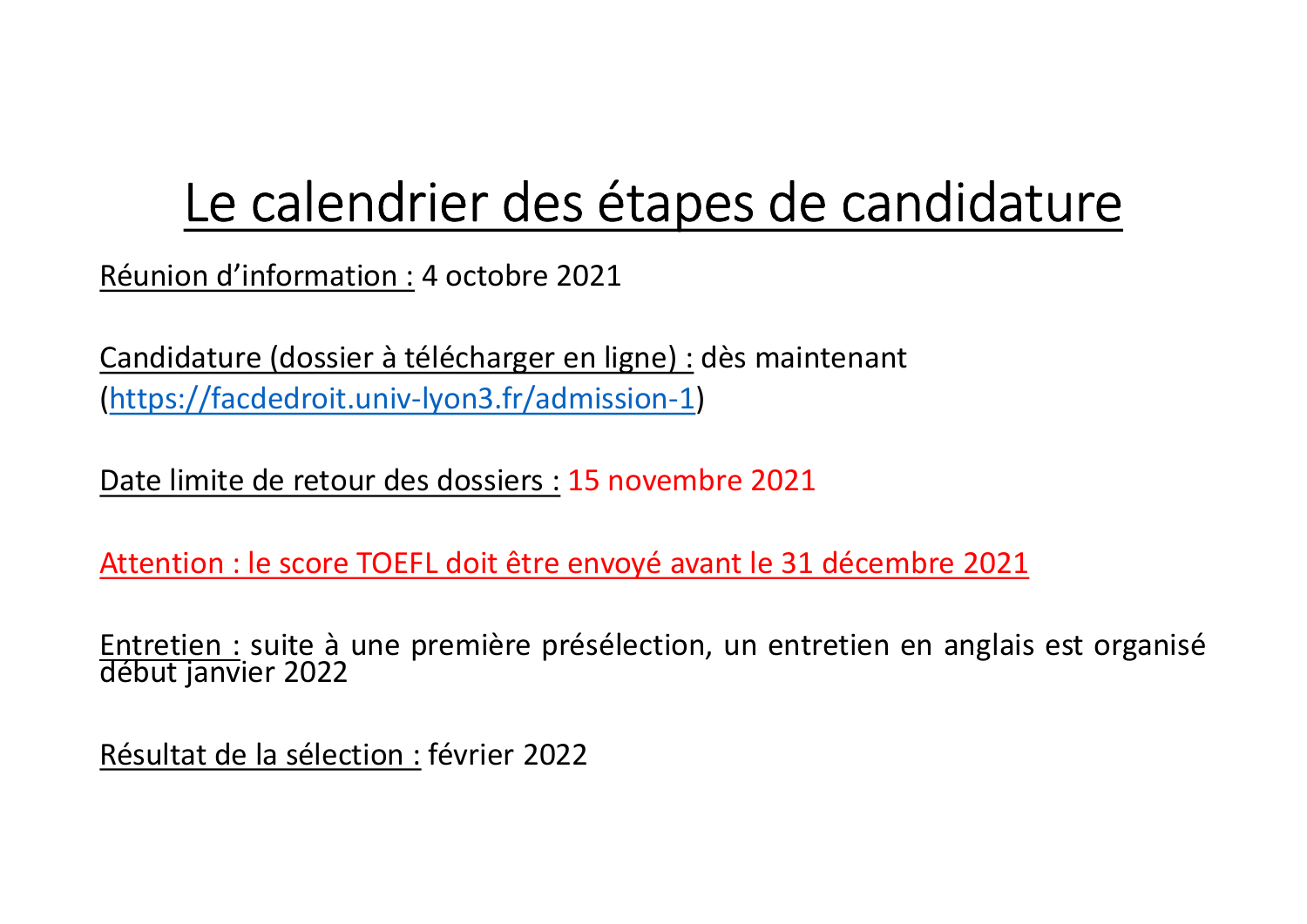# Le dossier de candidature

Dossier de candidature à télécharger en ligne + pièces justificatives :

Relevés de notes Licence + Master : 12/20 de moyenne MINIMUM en Master 1 et Licence 3

CV et Lettre de motivation en anglais TOEFL

L'admission se fait dans un premier temps sur dossier (résultats académiques, lettre de motivation en anglais, CV en anglais...) puis après une pré-sélection, sur entretien en anglais.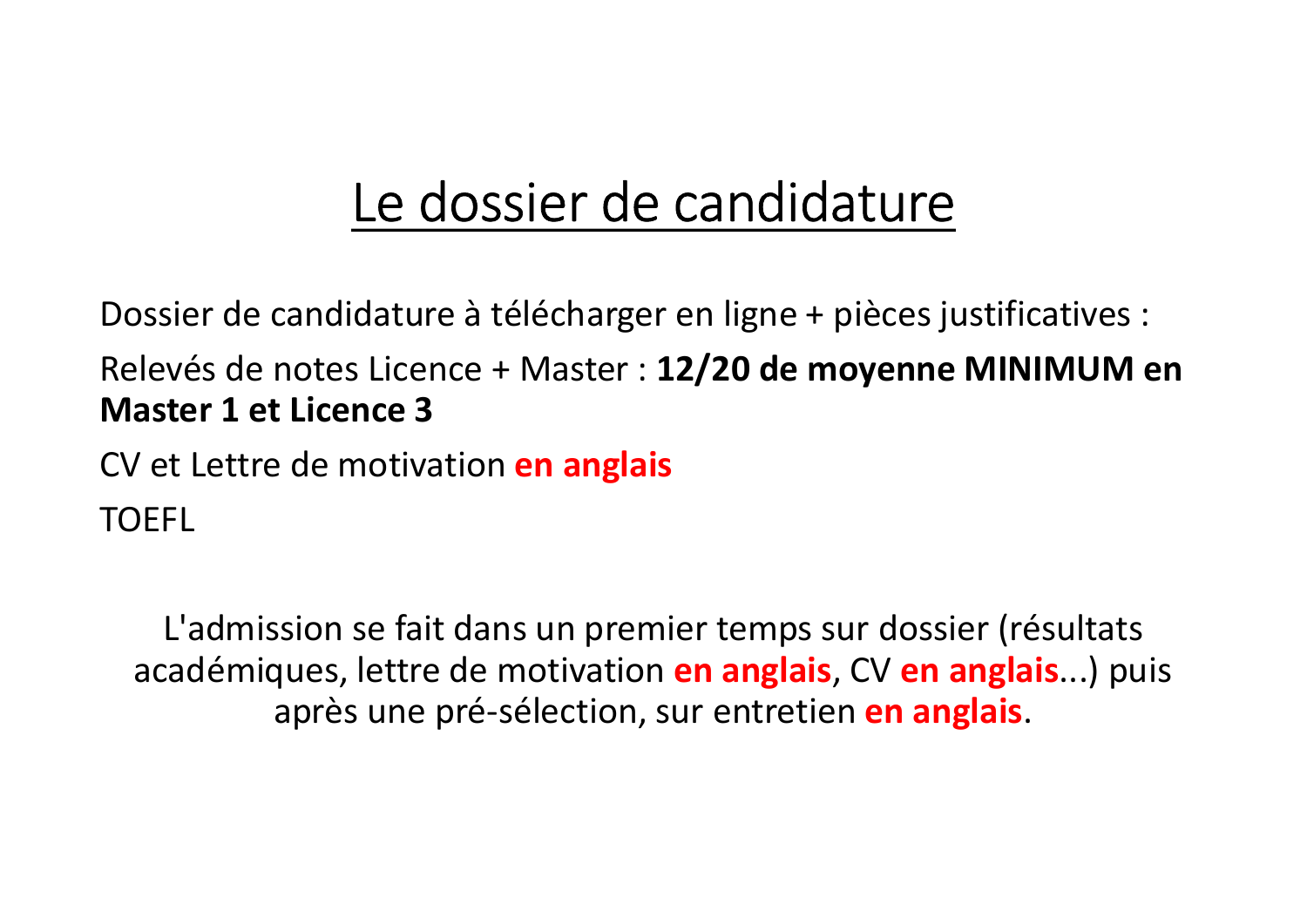# Le niveau d'anglais requis

- **Le niveau d'anglais requis<br>•Louisiana State University: TOEFL iBT 90 100<br>•University of Minnesota: TOEFL iBT 95 100<br>•Brooklyn Law School · TOEFL iBT 100** Le niveau d'anglais requis<br>•Louisiana State University: TOEFL iBT 90 - 100<br>•University of Minnesota: TOEFL iBT 95 - 100<br>•Brooklyn Law School : TOEFL iBT 100<br>•Georgetown University : TOEFL iBT 100 Le niveau d'anglais requis<br>•Louisiana State University: TOEFL iBT 90 - 100<br>•University of Minnesota: TOEFL iBT 95 - 100<br>•Brooklyn Law School : TOEFL iBT 100<br>•Georgetown University : TOEFL iBT 100 <u>Le niveau d'anglais requis</u><br>•Louisiana State University: TOEFL iBT 90 - 100<br>•University of Minnesota: TOEFL iBT 95 - 100<br>•Brooklyn Law School : TOEFL iBT 100<br>•Georgetown University : TOEFL iBT 100<br>Le score au test de lang
- 
- 
- 

# • Louisiana State University: TOEFL iBT 90 - 100<br>• University of Minnesota: TOEFL iBT 95 - 100<br>• Brooklyn Law School : TOEFL iBT 100<br>• Georgetown University : TOEFL iBT 100<br>Le score au test de langue doit être communiqué<br>a • Louisiana State University: TOEFL iBT 90 - 100<br>• University of Minnesota: TOEFL iBT 95 - 100<br>• Brooklyn Law School : TOEFL iBT 100<br>• Georgetown University : TOEFL iBT 100<br>• Georgetown University : TOEFL iBT 100<br>Le score

Le service des Relations Internationales de Lyon 3 organise des sessions de tests,<br>voir sur le site de l'université rubrique International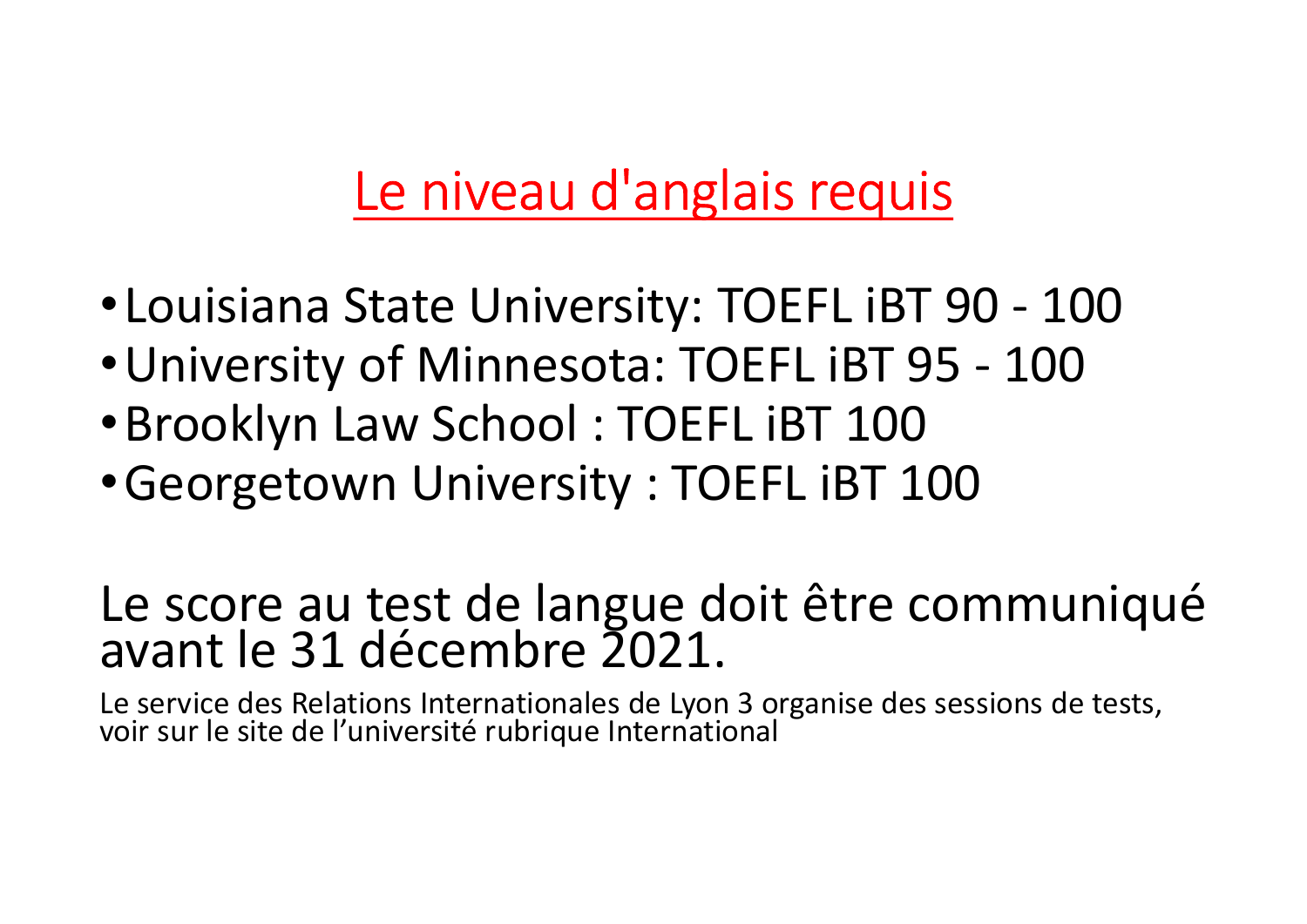

### Testez votre niveau de langue

#### **Tests de langues**

TOEFL, TOEIC, GRE... Certifiez vos compétences en langues avec Lyon 3 ! Découvrir les tests de langues

#### **Pratique des langues**

Pour vous perfectionner en langues, de nombreuses ressources sont à votre disposition.

Découvrir les ressources

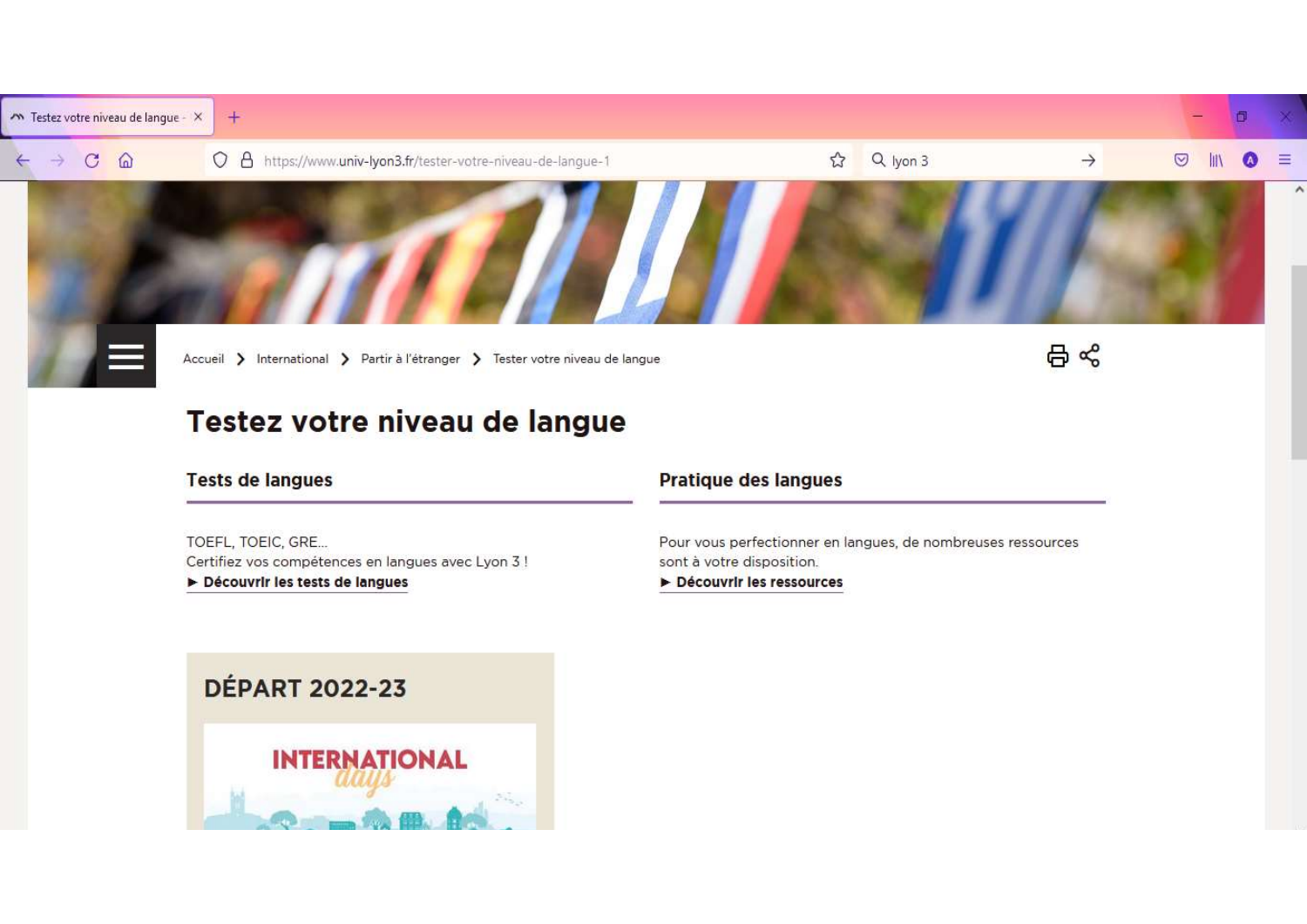# Du lundi 11 au mercredi 13 octobre | 10h à 16h |<br>Stands d'informations en cour sud, sous les<br>pagodes Stands d'informations en cour sud, sous les pagodes

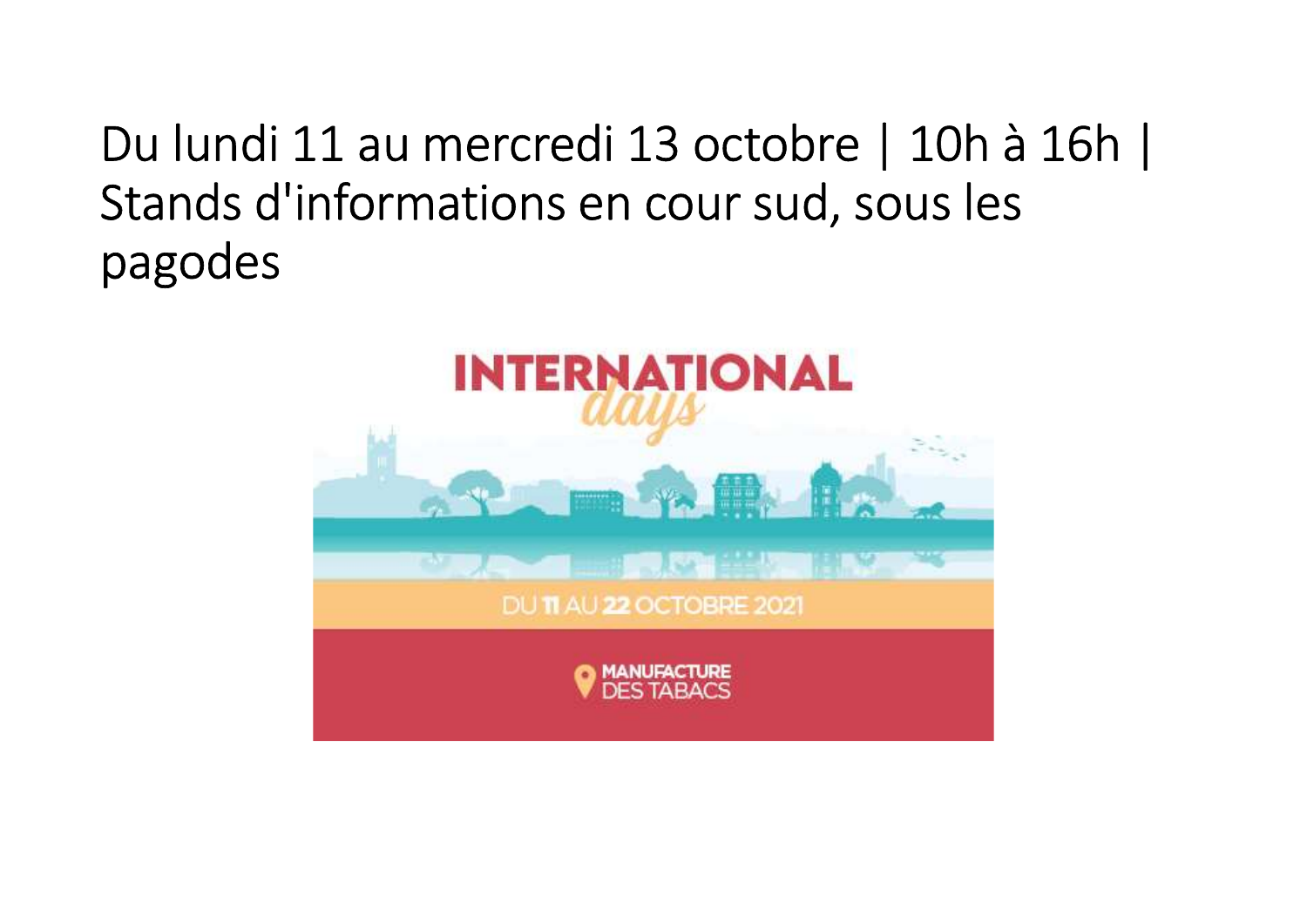## Programme complet

• file:///C:/Users/ANNE-S~1.BER/AppData/Local/Temp/Programme\_RI\_WEB.pdf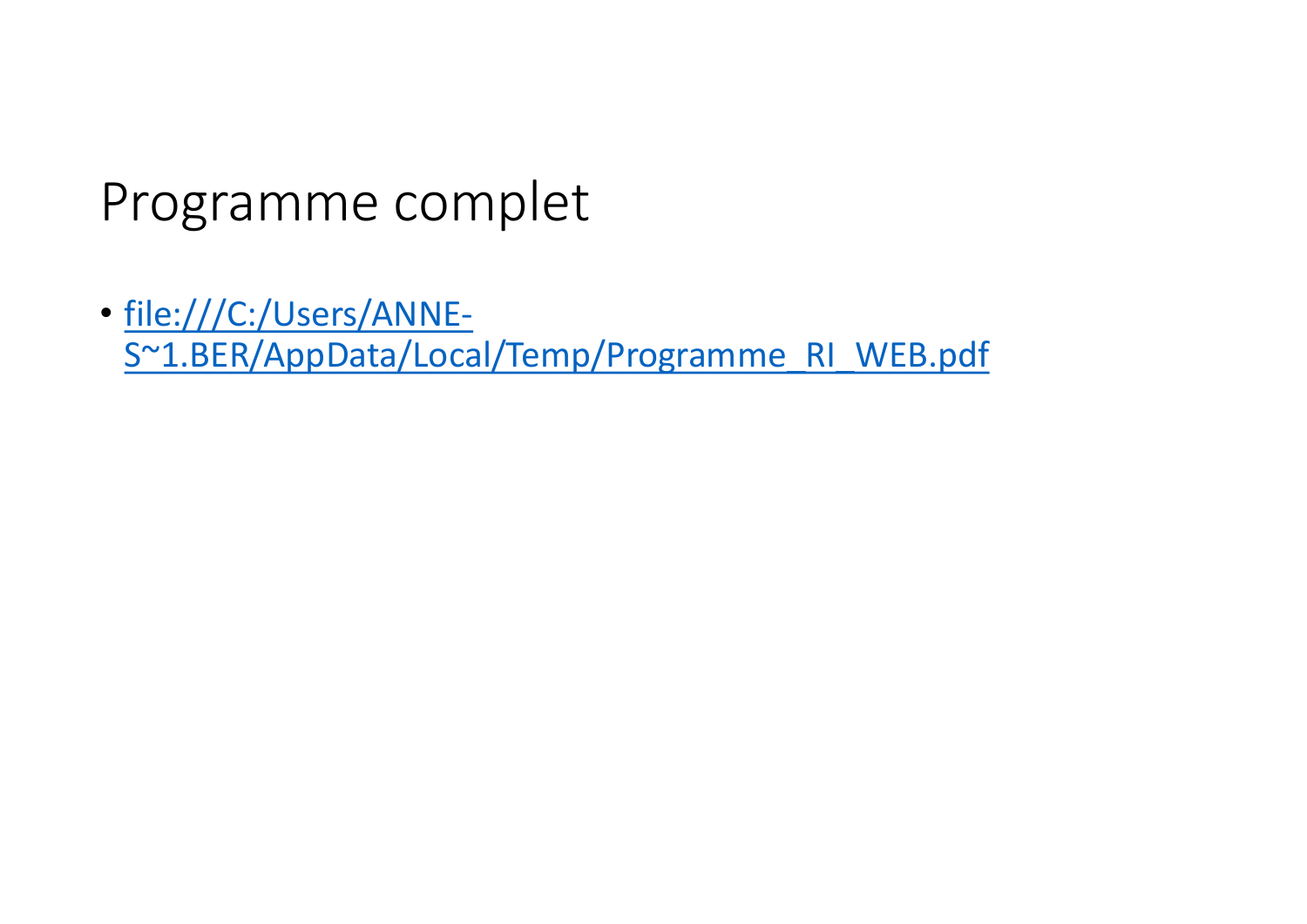- Consortium of U.S. law schools whose mission is to provide prospective LL.M. (Master of Laws) students with access to faculty, admissions officers, and other resources on preparing for an LL.M
- First U.S. LL.M. Legal Education Conference of 2021-2022 on October 15, 2021. The conference will be offered at two different times on October 15 Consortium of U.S. law schools whose mission is to provide prospective LL.M. (Master of Laws) students with access to faculty, admissions officers, and other resources on preparing for an LL.M<br>First U.S. LL.M. Legal Educa registration links for the morning and evening sessions.
- Friday, October 15, 2021 at 9 am ET: https://www.eventbrite.com/e/usllm-legal-education-conference-from-application-to-bar-exam-oct-15-amtickets-173933237997?aff=InstitutionalPartner
- Friday, October 15, 2021 at 8 pm ET: https://www.eventbrite.com/e/usllm-legal-education-conference-from-application-to-bar-exam-oct-15-pmtickets-182084037257?aff=InstitutionalPartner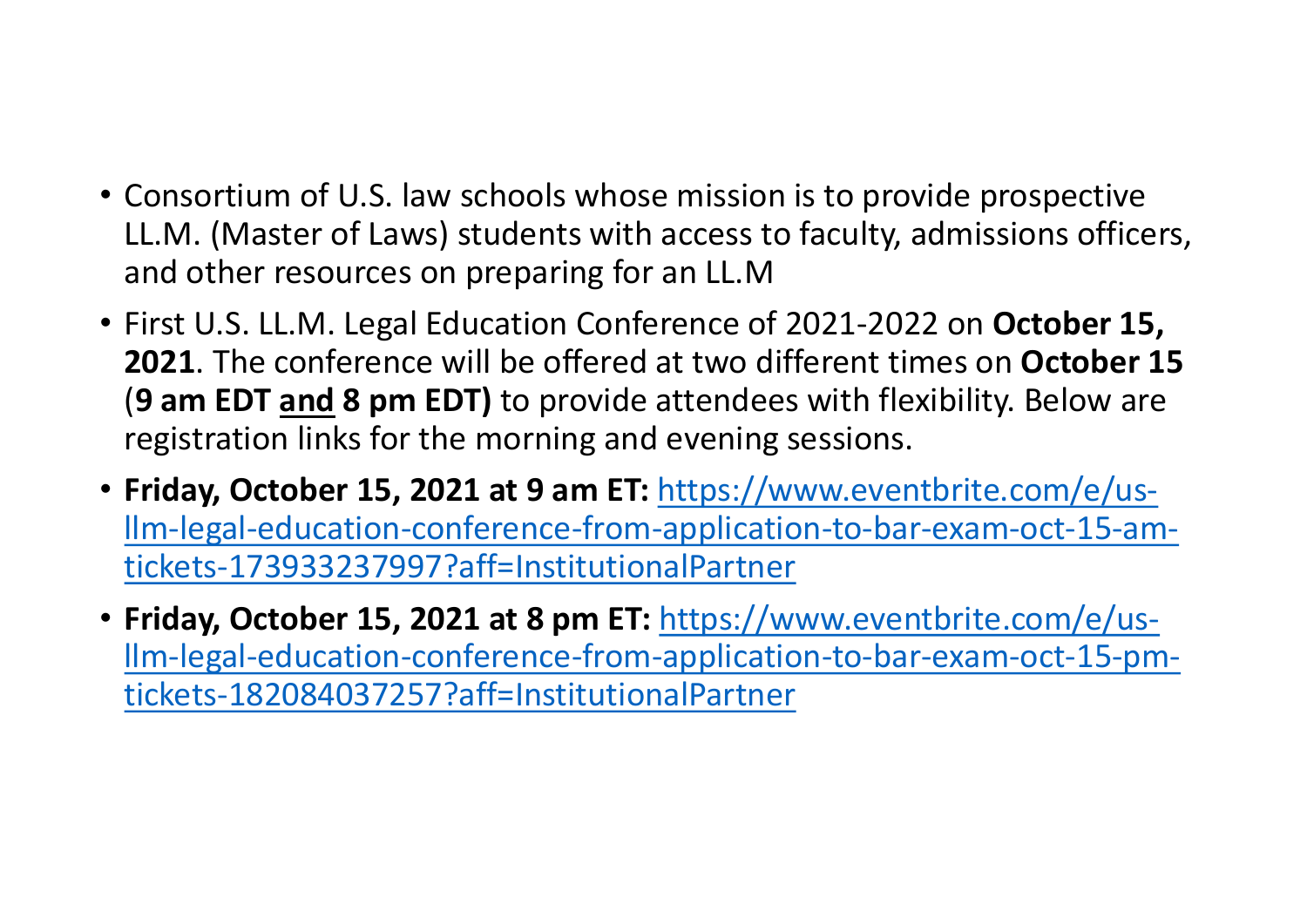# Consortium's member law schools are:

### West Coast

- LMU Loyola Law School, Los Angeles
- University of California, Berkeley School of Law
- University of California Davis School of Law
- University of California, Irvine School of Law
- University of Nevada, Las Vegas, Boyd Law
- University of San Francisco School of Law
- Midwest
- Indiana University Maurer School of Law
- Indiana University Robert H. McKinney School of Law
- Northwestern Pritzker School of Law
- University of Illinois College of Law
- University of Minnesota Law School
- South
- Florida International University College of Law
- The University of Texas School of Law
- Tulane Law School
- •
- East Coast
- Boston University School of Law
- St. John's University School of Law
- Temple University Beasley School of Law
- The University of Buffalo the State University of New York School of Law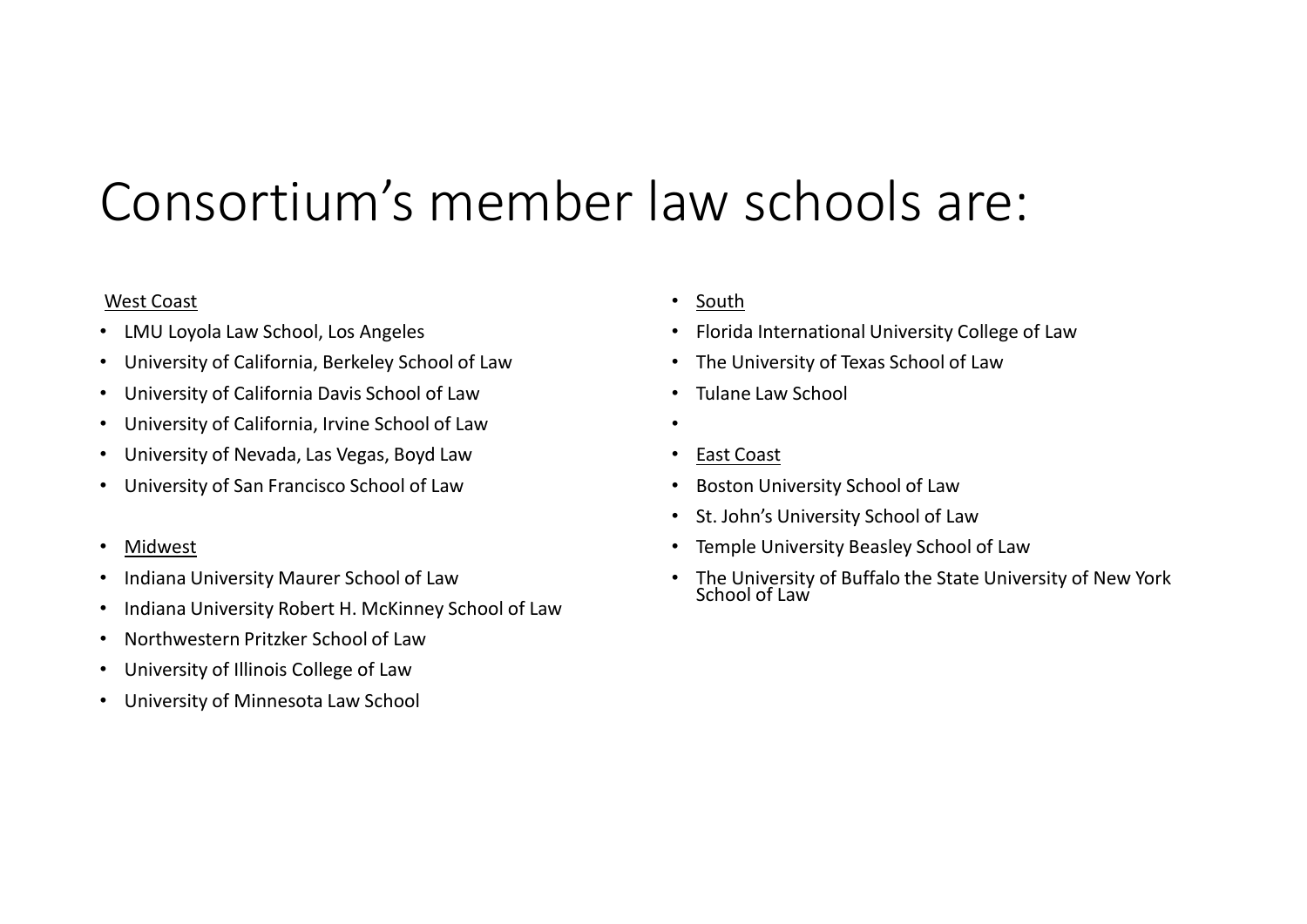# BUDGET

\$\$\$\$\$\$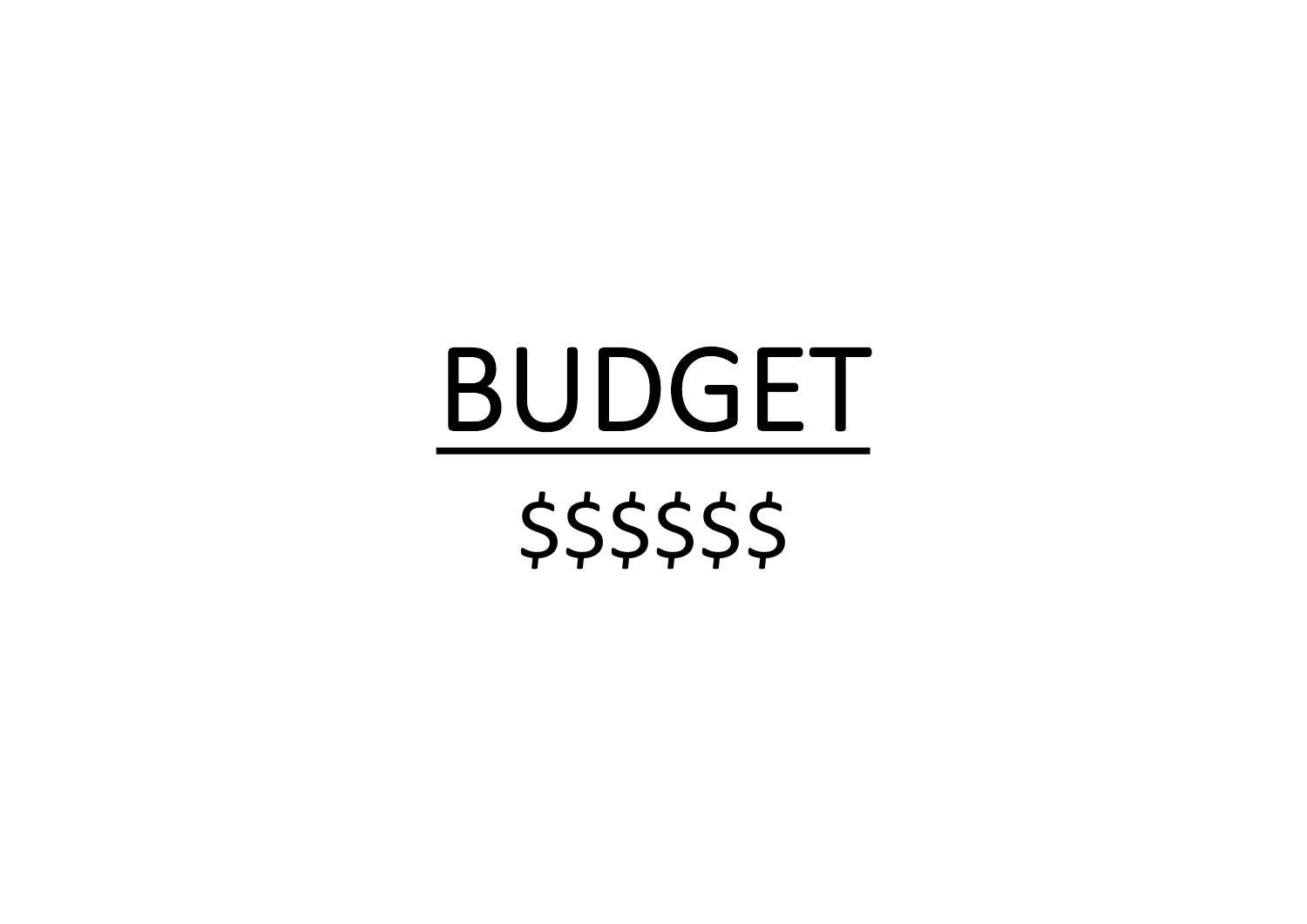# Louisiana State University<br>Baton-Rouge, LA<br>(#109 in Best Law Schools 2022 Lisnews Baton-Rouge, LA

### ranking)

 $\checkmark$  1 spot TUITION FREE

+ frais de dossier LSAC

La traduction des notes peut être faite par l'étudiant, mais elle<br>doit être envoyée par l'université d'origine avec tampon.

- 
- 
- + frais de dossier LSAC
- -
	-

https://www.law.lsu.edu/llm/

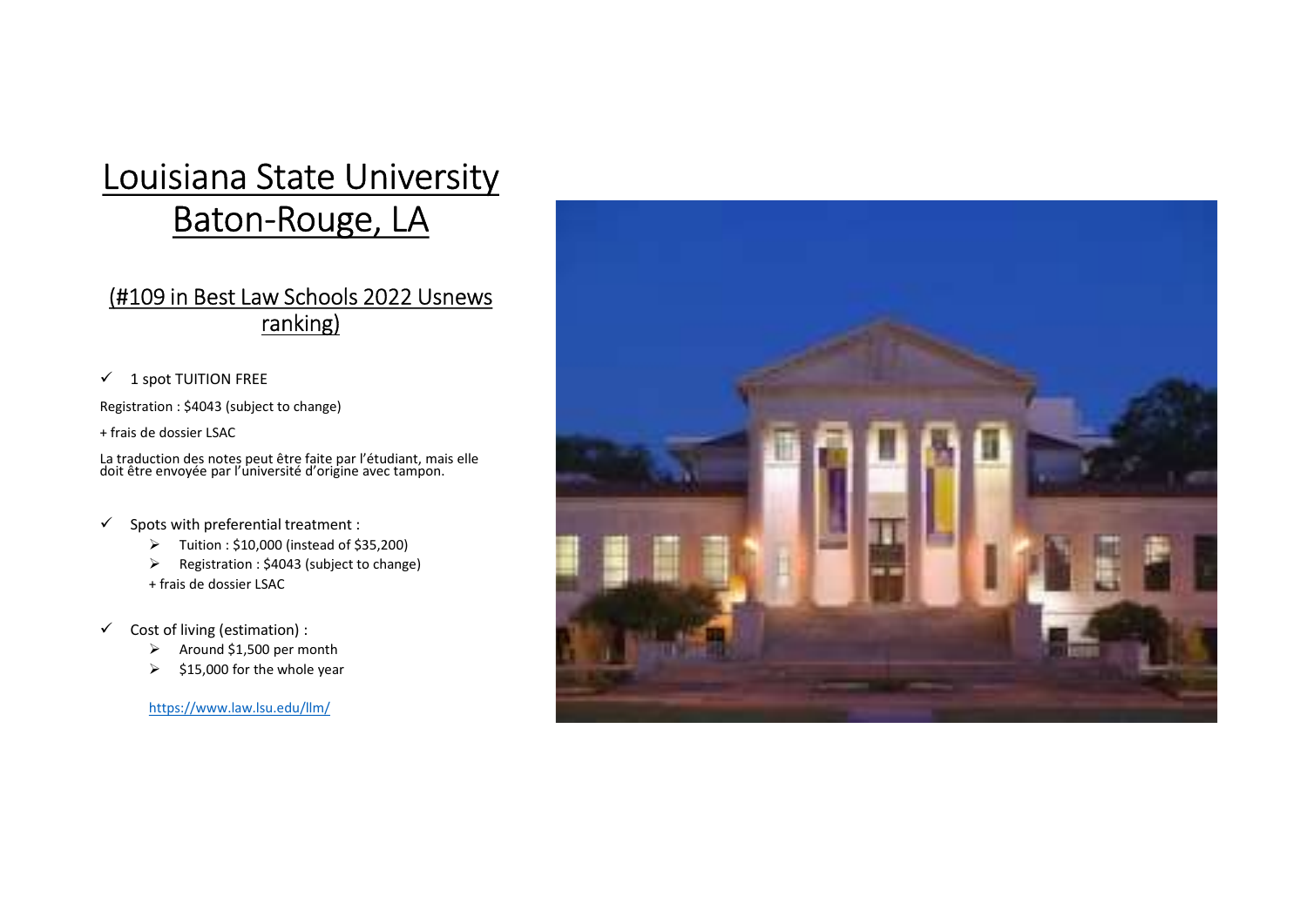### University of Minnesota, Minneapolis, MN

## ranking)

- $\checkmark$  Up to 2 spots TUITION FREE
- -

LLM program website

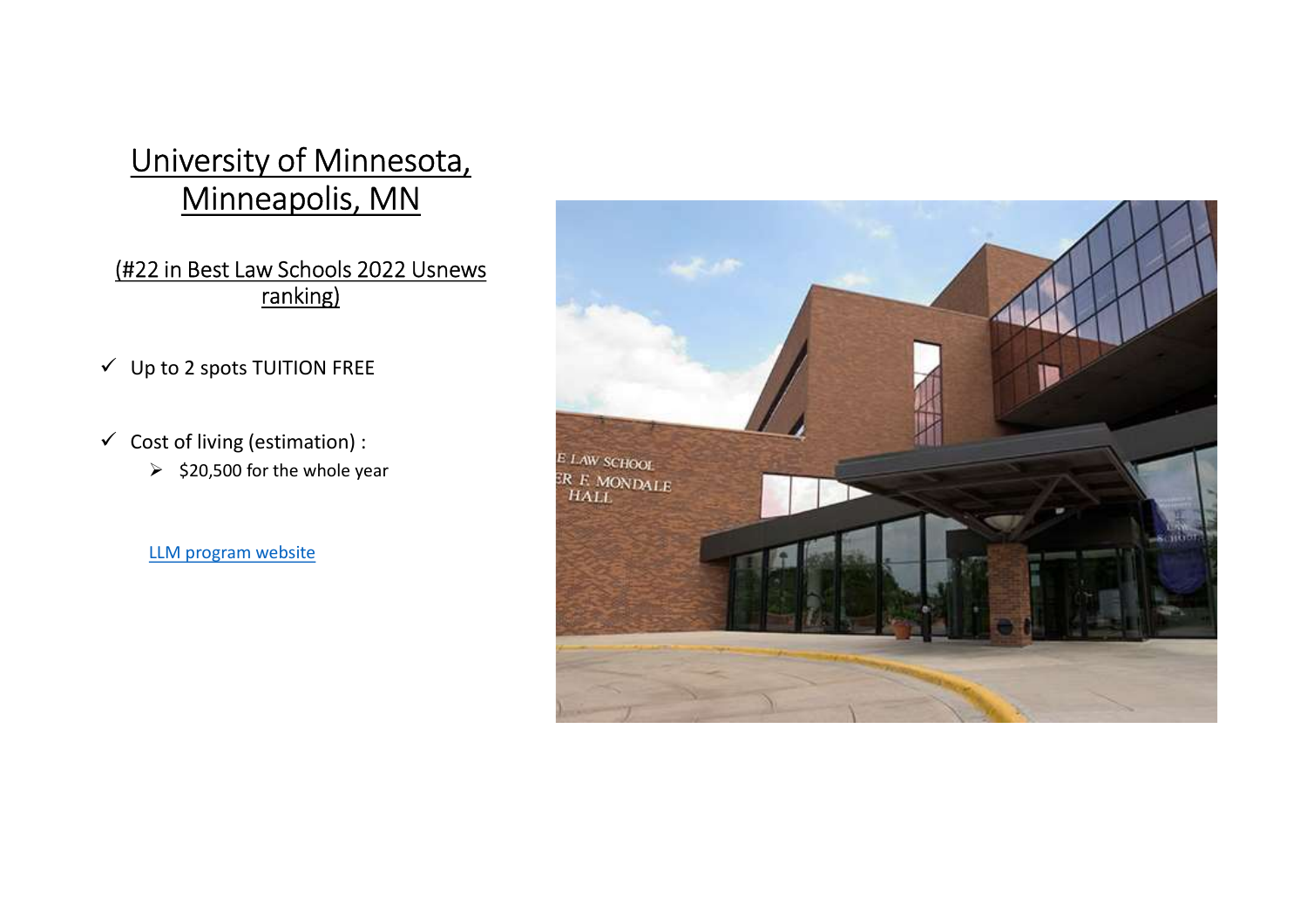### Brooklyn Law School, Brooklyn, NY

### ranking)

- -
	-
	- $\triangleright$  + frais de dossier LSAC
	- $\triangleright$  Traduction officielle des notes demandées

### Estimation :

For the 2021–2022 academic year :

\$ 496 fees

- \$ 54,759 for the whole year
	- $\triangleright$  Around \$27,500 after reduction
- -

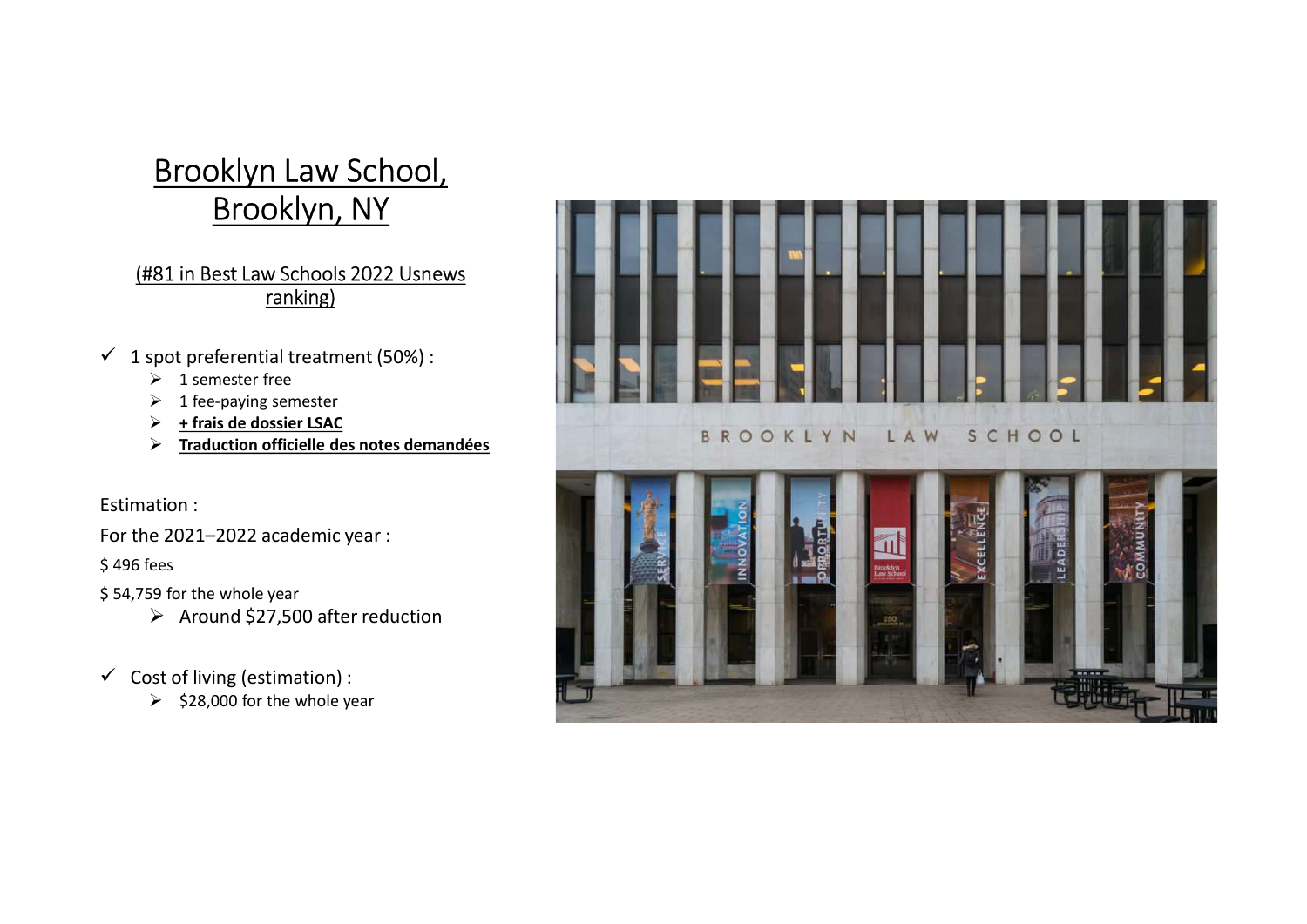### Georgetown University, Washington DC

### ranking)

- 
- 

Estimation :

For the 2021–2022 academic year :

- \$ 71 536 for the whole year
	- $\geq$  \$36,000 after reduction
- -

https://www.law.georgetown.edu/academics/gr aduate-programs/